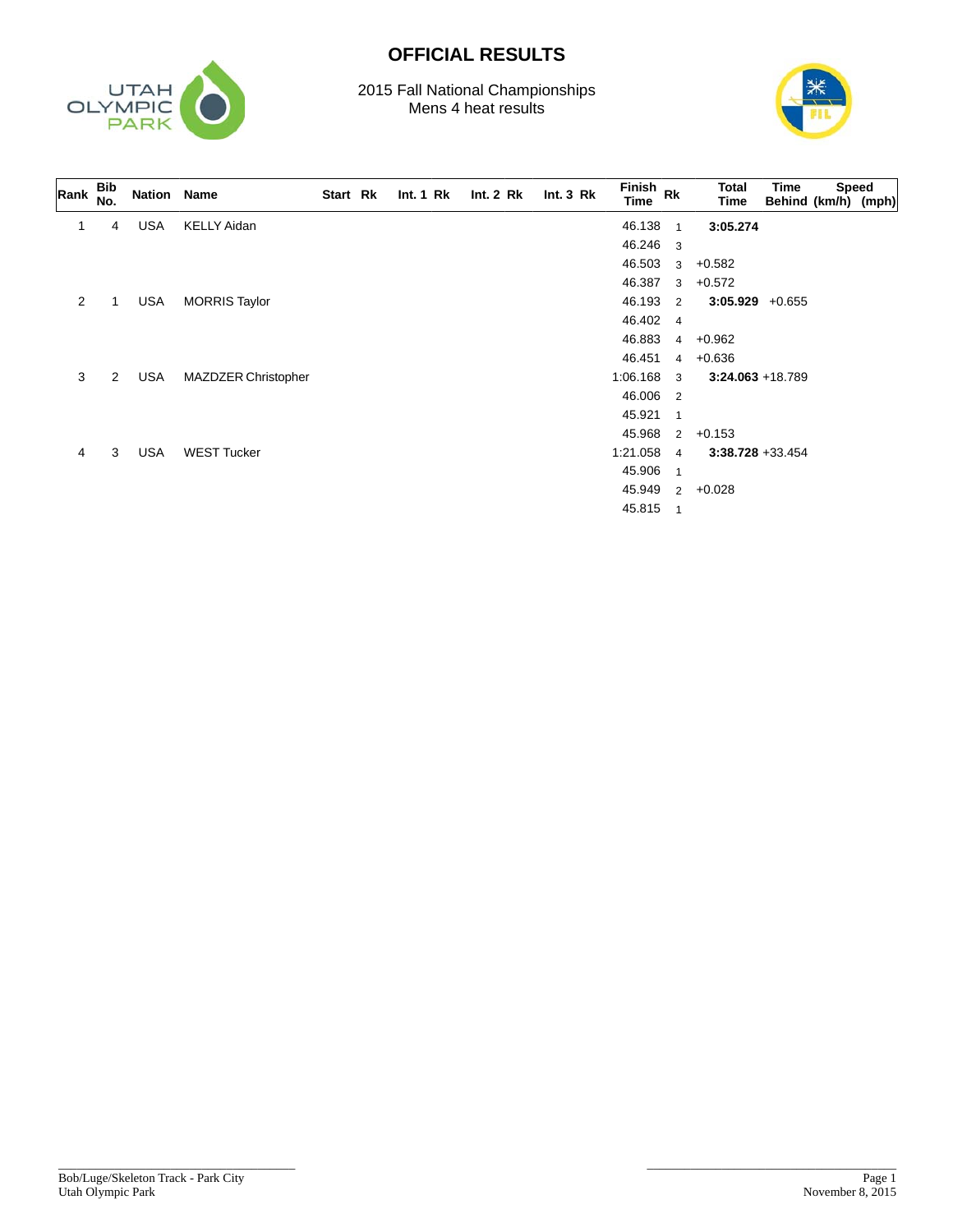## **OFFICIAL RESULTS**



2015 Fall National Championships: Park City Mens Doubles Race 2



| Rank $\frac{D}{NQ}$ | Bib | <b>Nation Name</b> |                          | Start Rk |                |                  |  | Int. 1 Rk Int. 2 Rk Int. 3 Rk |                         | Finish<br>Time Rk      | Total<br>Time      | Time<br>Behind (km/h) (mph) | Speed |  |
|---------------------|-----|--------------------|--------------------------|----------|----------------|------------------|--|-------------------------------|-------------------------|------------------------|--------------------|-----------------------------|-------|--|
|                     |     | USA                | <b>MORTENSEN Matthew</b> | 3.079    |                | 2 16.565 2       |  | 39.057                        | $\overline{1}$          | 44.517<br>$\mathbf{1}$ | 1:28.925           |                             |       |  |
|                     |     |                    | <b>TERDIMAN Jayson</b>   | 3.075    |                | 2 16.542 2       |  | 38.961                        | $\overline{1}$          | 44.408                 |                    |                             |       |  |
|                     |     | USA                | <b>KREWSON Justin</b>    | 3.066    | $\overline{1}$ | 16.547 1         |  | 39.192 2                      |                         | 44.685<br>2            | $1:29.182 + 0.257$ |                             |       |  |
|                     |     |                    |                          | 3.064    | $\overline{1}$ | 16.528 1         |  | 39.022 2                      |                         | 44.497 2               |                    |                             |       |  |
|                     | 2   | USA                | <b>HYRNS Jacob</b>       |          |                | 3.111 3 16.678 3 |  | 39.432 3                      |                         | 45.082<br>3            | $1:29.944$ +1.019  |                             |       |  |
|                     |     |                    | <b>ESPINOZA Anthony</b>  | 3.112    | $\mathbf{3}$   | 16.648 3         |  | 39.298                        | $\overline{\mathbf{3}}$ | 44.862<br>3            |                    |                             |       |  |

\_\_\_\_\_\_\_\_\_\_\_\_\_\_\_\_\_\_\_\_\_\_\_\_\_\_\_\_\_\_\_\_\_\_\_\_\_\_

\_\_\_\_\_\_\_\_\_\_\_\_\_\_\_\_\_\_\_\_\_\_\_\_\_\_\_\_\_\_\_\_\_\_\_\_\_\_\_\_